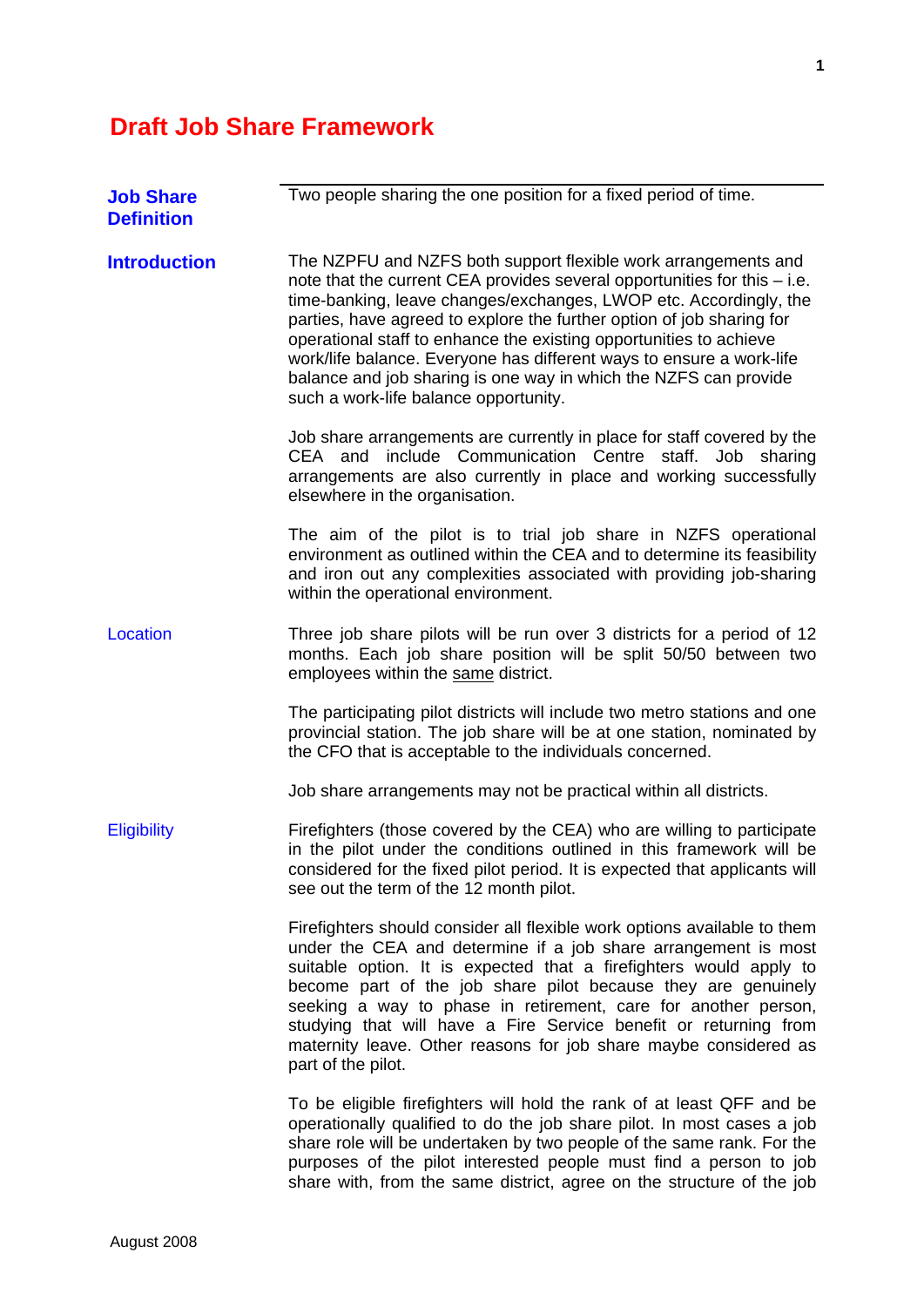share and each put in an application.The pilot participants will be selected by the job share working group. The terms will be agreed with all stakeholders. A written agreement with each job share participant will set out all the terms and conditions of the arrangement.

If one of the participant (Firefighter A) pulls out of the job share arrangement, the job share agreement will cease, and any or both remaining participants will return to full time duty. Alternatively the remaining participant (Firefighter B) may seek to find a replacement and for the purposes of the pilot. However a replacement job sharer would need to be found in a timeframe that was agreed with the CFO.

Job share issues management Day to day issues related to this pilot should be reported to either the appropriate NZPFU branch official or HR contact person.

> Northern branch – Boyd Raines Central branch – Peter Nicolle Southern – Denis Fitzmaurice HR – Mandy Dungey/Jenny van Workum

- Evaluation **An evaluation will be undertaken every 3 months. HR and NZPFU will** initiate face-to-face interviews with the individuals, their OIC and CFO. Also meetings will be held with other key stakeholders.
- End of pilot All pilot job share positions will be for a fixed period of up to one year. At the end of the pilot, a review will be undertaken to determine feasibility of rolling out a national policy.

The pilot job share agreement would terminate if one of two parties were not able to continue the arrangement for whatever reason, including promotion.

- Costs It is intended that if job sharing becomes policy that it will be cost neutral to the organisation. However there will be items such as PCA payments and uniform costs which will be additional organisational costs.
- Job share split Participants would be paid for the work done, if job 50/50 split then paid 50% of usual pay. The pilot will be based on a fixed roster.

Options will be negotiated subject to operational capability and capacity.

The job sharers are jointly responsible for any allocated references where possible. A handover maybe required in order for the job to work well and keep each other informed of new issues.

- Ongoing training The onus will be on joint responsibility between management and the individuals to ensure that they keep up to date with training, communications, etc. Flexibility will be required by the job sharer to keep up to date with training and may require coming back for training on days off. This is paid as per the CEA.
- Operational Skills OSM will be monitored to identify if any specific skills maintenance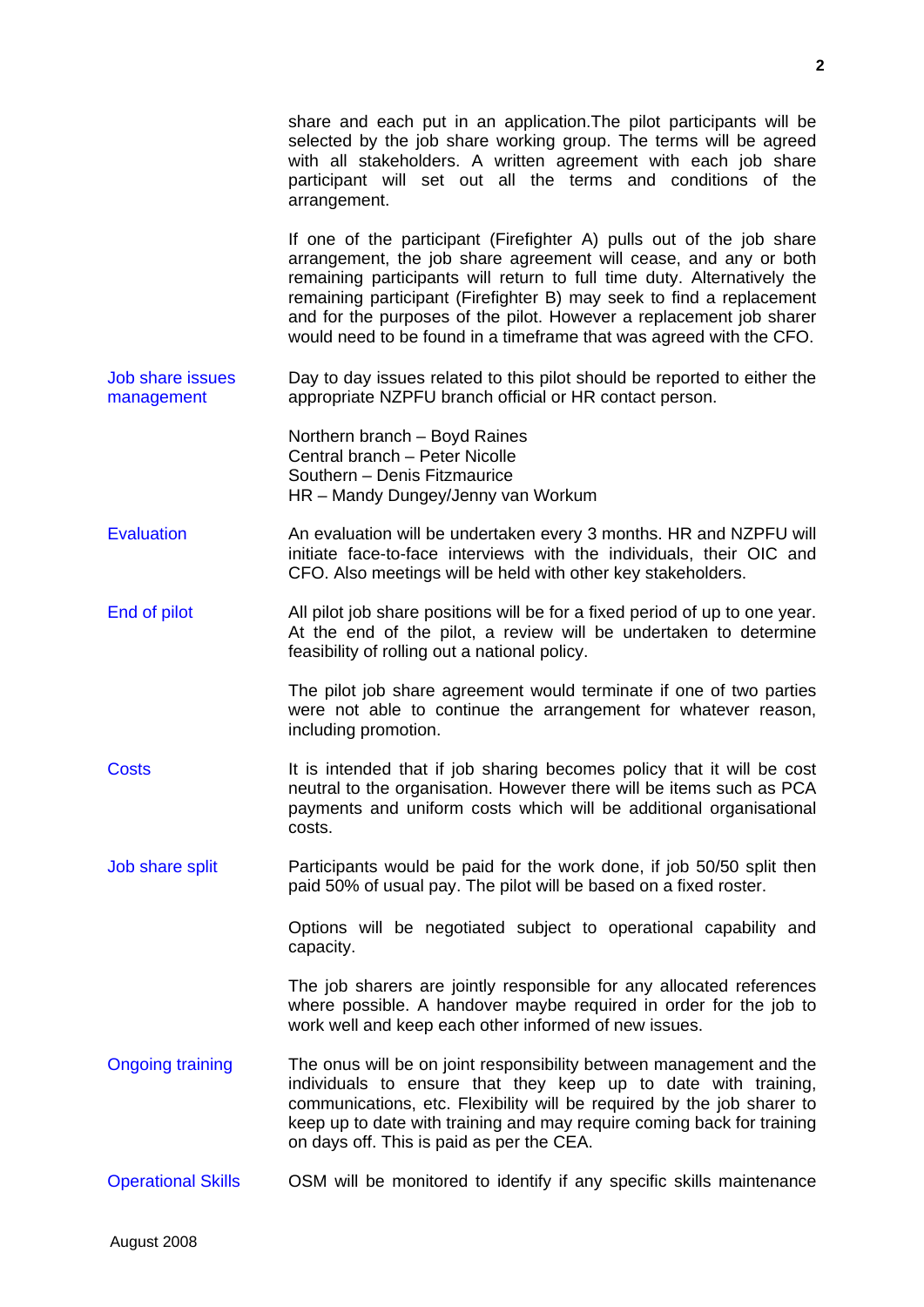Maintenance (OSM) issues arise for staff undertaking job share roles.

- Allowances Permanent allowances and base salary that make up your fortnightly wages will be halved.
- PCA Each individual would be entitled to a full PCA payment where they meet the criteria of the PCA.
- Call backs Call backs will be apportioned on a restricted basis. Depending on how overtime is managed locally will effect how they are allocated. However the intention is that a maximum call backs available for two job sharers would be the same as for any one full time position.
- Overtime Is paid as per the CEA. As per the call back section above, overtime will be apportioned on a restricted basis.
- Annual Leave All annual leave will be taken by individuals prior to the job share commencing. Participants on the pilot will be placed upon the same leave group and will share the annual leave entitlement of a single position.
- Sick Leave Sick leave will be accrued at a pro rata rate.

## **Service Based Entitlements**

- Progression **During the period of job sharing the qualifying time will be pro-rated,** therefore for someone working 50% of the full-time hours it will double the time it takes to qualify for promotion.
- Superannuation Contributions percentage would remain the same but be based on the lesser salary. Loss of medical fitness, physical fitness or death will result in *"the benefit payable will be the greater of the total in your retirement account or two years salary or wages at current rates".(New member brochure, www.firesuper.co.nz)*
- Gratuity For the purposes of the pilot the calculations will be done on full time salary.
- Long Service Leave During the pilot no long service leave can be taken.

**Key Personnel and Roles** CFO is responsible for managing any job share pilot within their region.

SSO/SO will manage job sharers on a day to day basis.

Job share working group is responsible for the promotion, launch and reviewing the pilot.

NZPFU and Human Resource Consultants are responsible for providing advice and support during the pilot.

National Headquarters payroll is responsible for maintaining accurate